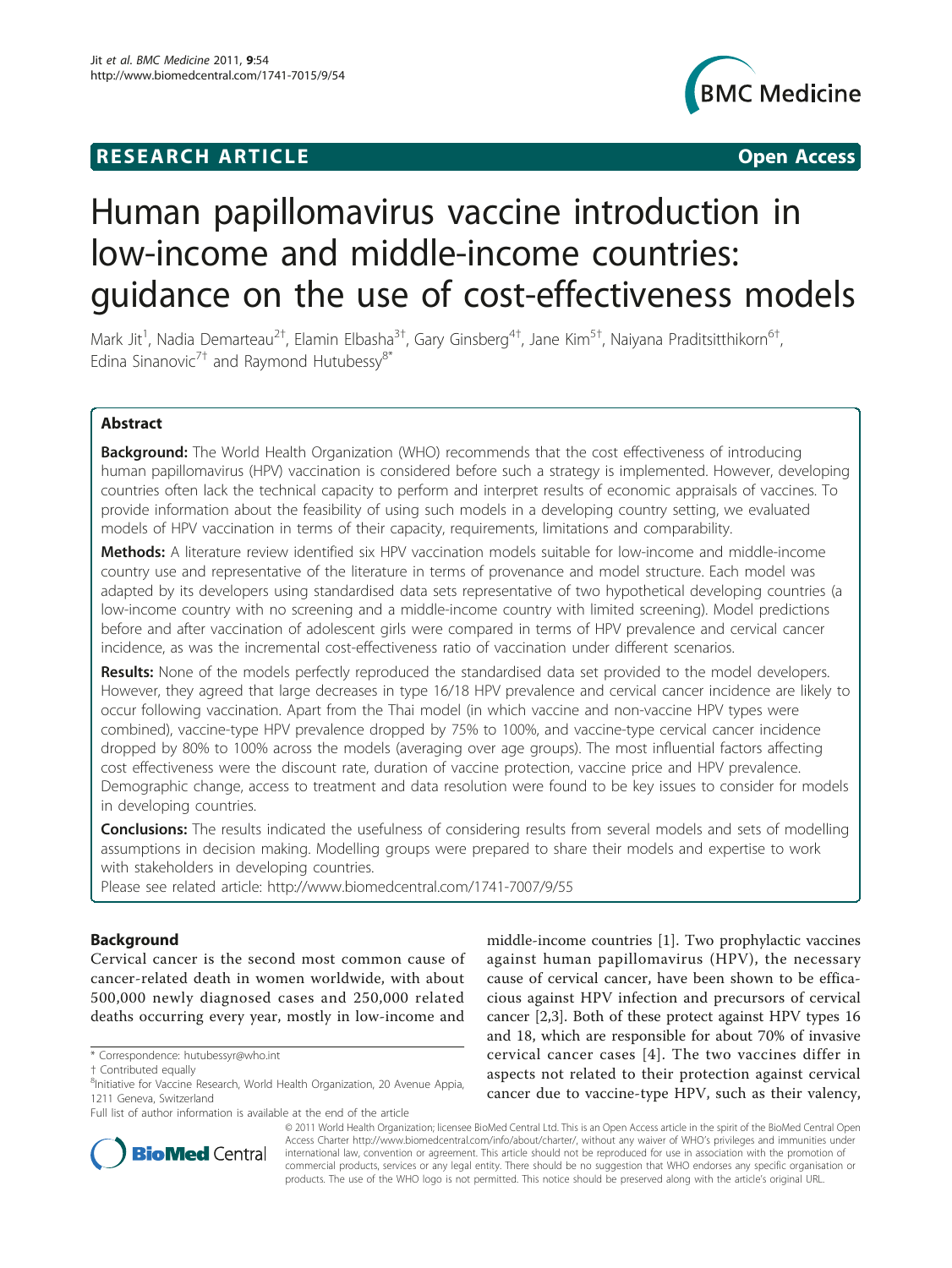the non-cervical disease endpoints indicated in their licensure as well as the degree of protection against non-vaccine type HPV infection reported in clinical trials [\[5](#page-7-0)].

Policymakers are faced with decisions about the introduction of one of the two HPV vaccines in routine immunisation programmes. The World Health Organization (WHO) recommends that the cost effectiveness of introducing a new vaccine to the national immunisation programme is considered before such a strategy is implemented [[6\]](#page-7-0), and has reiterated this advice for the case of HPV vaccination [\[7](#page-7-0)]. In recent years, health economic evaluation and modelling have played an important role in decisions about HPV vaccination in highincome countries [[8,9\]](#page-7-0). However, there is less evidence that economic evaluations have had such a role in lowincome and middle-income countries, despite the availability of results from several studies based in these countries [[10](#page-7-0)[-14](#page-8-0)]. A major difficulty is that these countries often lack the technical capacity to perform and interpret results of economic appraisals of vaccines, which, in the absence of country contextualisation, is believed to have sometimes led to suboptimal decision making about vaccine introduction [[15](#page-8-0)].

Existing literature reviews of models of HPV-related preventative strategies have mainly [\[16](#page-8-0)-[20\]](#page-8-0) or solely [[21-24](#page-8-0)] focused on high-income countries. In addition, the reviews mainly discuss the results of previous adaptations of costeffectiveness models rather than their potential for application to new settings. Review authors have usually not had access to most of the models that they were reviewing, and hence have not been able to compare model results when applied to a common data set and assumptions. Hence they may provide useful summaries to policymakers in (mainly high-income) countries where multiple analyses have already been conducted, but are less useful in exploring the feasibility of applying models to lowincome or middle-income settings.

Decision makers in low-income and middle-income countries have requested WHO guidance on the strengths and potential limitations of existing mathematical models produced by both public and private sector analysts to inform HPV vaccine introduction decisions. The purpose of this paper is to assess existing economic models of HPV vaccination in terms of their capability, requirements, robustness and limitations, particularly when applied to a low-income or middle-income country setting. This information is meant to provide policymakers in these countries with information about the feasibility of applying these models to inform their own decision making, as well as guidance in interpreting their results. The objective is to provide a menu of potentially useful models and their key characteristics, rather than to recommend a particular model.

## Methods

## Literature review and model selection

In order to survey existing economic models of HPV vaccination, the Ebscohost, Embase, PubMed and ScienceDirect databases were searched for economic evaluations of HPV vaccination. Articles were included if they were full research papers describing an economic evaluation (cost effectiveness, cost utility or cost-benefit analysis) of vaccination against HPV to reduce the incidence of cervical cancer and/or its precursor lesions, were published before February 2010 and were written in English, Dutch, German, Spanish, Italian or French. Additional file [1](#page-7-0) gives the search terms used and number of studies found.

A subset of the models identified in the literature review, together with an additional model discussed in the grey literature [[25\]](#page-8-0) and later published [[26](#page-8-0)], were selected for a more detailed comparison. Models were chosen based on the willingness of model developers to participate in the study as well as to ensure representation of models with the following characteristics: model development by authors from institutions in low-income or middle-income countries, previous model application to low-income or middle-income settings, both public sector and pharmaceutical industry provenance, as well as being representative of different model structures (static/dynamic, aggregate/individual based) represented in the literature. Industry models were included in order to provide guidance to decision makers in low-income and middle-income countries who are often confronted with results from such models, and sometimes have no other source of cost-effectiveness information.

## Evaluation of hypothetical scenarios

In order to compare the robustness and applicability of the models, model developers were provided with standardised scenarios consisting of input data sets for two hypothetical countries: a low-income country and a middle-income country. For the hypothetical lowincome country, parameters for demographics, HPV epidemiology and treatment costs were assembled from low-income countries in the WHO Africa region. For the hypothetical middle-income country, the parameters were assembled from lower-middle-income countries in the WHO South-East Asia and Western Pacific regions (details are given in Additional file [2\)](#page-7-0). Model developers were asked to use their models to evaluate the cost effectiveness of adding adolescent HPV 16/18 vaccination either to a situation with no organised cervical screening (for the hypothetical low-income country), or to a situation with some limited screening (in the hypothetical middle-income country). Screening was assumed to be performed by either visual inspection with acetic acid (VIA) or Pap smear (see Additional file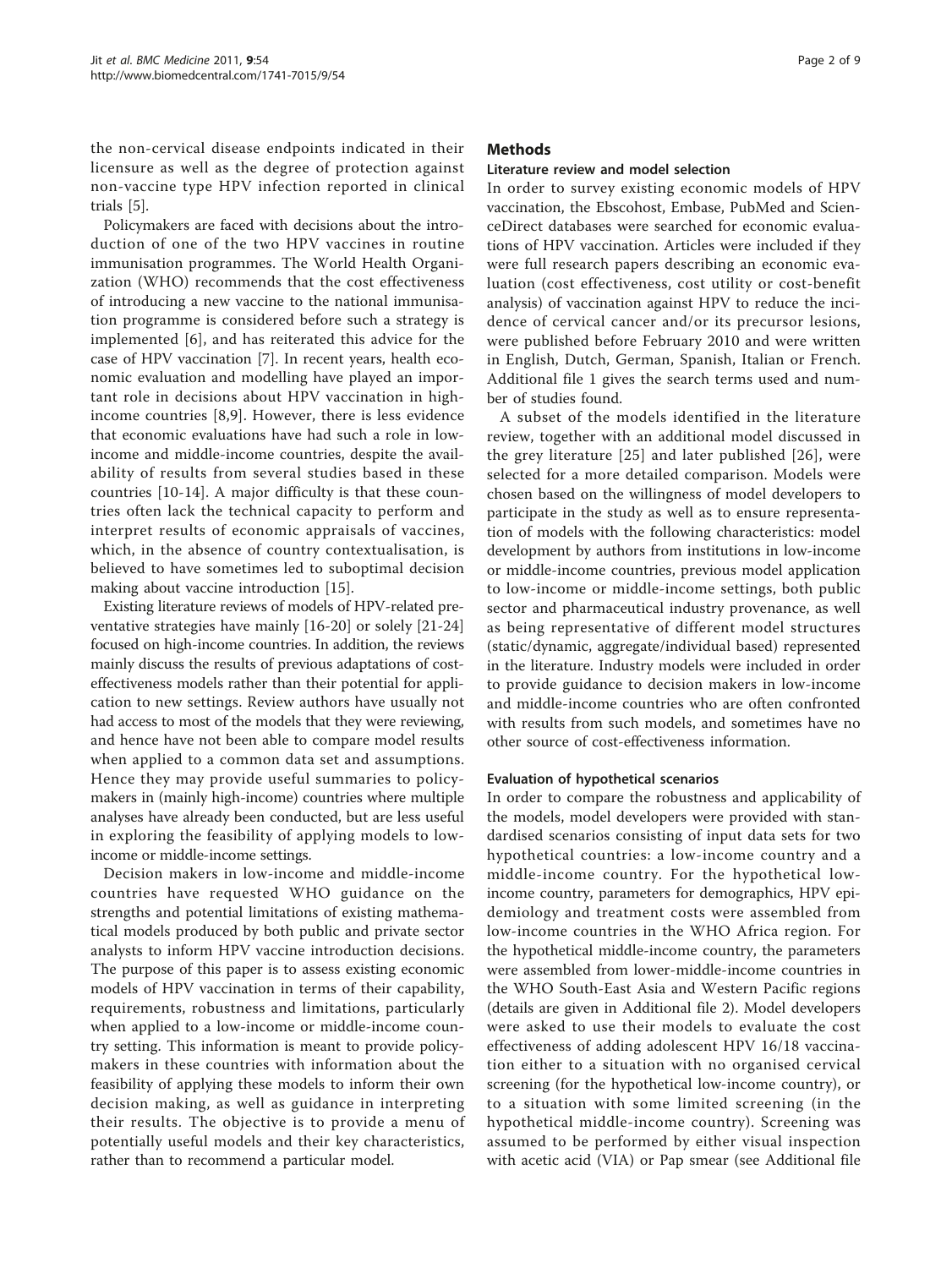[2\)](#page-7-0). The analysis of the impact of vaccination was limited to cervical cancer outcomes only.

The standardised data sets that were provided to model developers included demographic, epidemiological and economic parameters (see Additional file [2\)](#page-7-0). Natural history parameters (such as transition rates between different precancer neoplasia stages) are expected to be largely independent of country, ignoring the possible effects of factors such as HIV coinfection and nutrition. Hence model developers were asked to use the original parameter set that they used for what they considered to be a general 'base case' model, either in a representative low-income or middle-income setting, or in what they considered to be their main modelling publication. They were also asked to use their original model assumptions for cancer diagnosis, treatment, staging, recovery and recurrence.

Developers were asked to provide results of the evaluation within a month of receiving the standardised data set. They were requested to provide both epidemiological (for example, HPV prevalence, cervical cancer incidence) and economic (for example, discounted and undiscounted costs and disease-weighted life years saved) results. One-way sensitivity analyses on discount rates, duration of vaccine protection, key costs and utilities as well as the prevalence of HPV infection were also requested. Lastly, model developers were asked to fill in a questionnaire on how long the exercise took, the level of expertise needed to conduct it, and the extent to which they were willing to share model software, code and documentation with potential partners in lowincome and middle-income countries. Developers then met with HPV vaccinologists, epidemiologists and policy advisors in order to discuss the findings.

## Results

## Literature review and model selection

The literature review identified 58 articles on economic evaluations of HPV vaccination. Based on the World Bank classification of countries by income level, 41 single-country studies were set in high-income countries; these describe the cost effectiveness of vaccination in 18 different high-income countries. In addition, six singlecountry studies were set in three upper-middle-income countries (Brazil, Mexico and South Africa), while two single-country studies were set in lower-middle-income countries (India and Vietnam). There were no identified single-country studies set in low-income countries. There were also nine multicountry studies; three of these were set in high-income countries, four in lowincome or middle-income countries and two in both high-income and low-income/middle-income countries. Hence high-income countries were far more strongly represented in the overall literature. Indeed, some countries (USA, UK and The Netherlands) had the benefit of three or more economic evaluations conducted by separate groups. In contrast, in low-income and middle-incomecountries (apart from Brazil and Mexico), evidence is scarce, and at best relies on either a single study or part of a multicountry or regional analysis. For instance, the cost effectiveness of HPV vaccination in all 72 Global Alliance for Vaccines and Immunisation (GAVI)-eligible countries is described in a single publication [[14\]](#page-8-0). Details of the identified articles are given in Additional file [3](#page-7-0).

Despite the large number of publications, the majority of studies were conducted based on a model that had been previously described; either the same model in a different context, or an adapted version of a previously used model. It was explicitly mentioned in 35 of these articles that the model used in the study had been used previously.

Six models were selected for inclusion in the comparison exercise: (i) the Harvard model [[10\]](#page-7-0), (ii) the WHO-CHOICE ('CHOosing Interventions that are Cost Effective') model [\[13](#page-7-0)], (iii) the Thai model [[26\]](#page-8-0), (iv) the South African model [[12\]](#page-7-0), (v) the Merck model [\[27\]](#page-8-0) and (vi) the GlaxoSmithKline (GSK) model [[28\]](#page-8-0). The selection includes two with wide applicability to many countries including low-income and/or middle-income countries (Harvard and WHO-CHOICE models), two developed by modellers based in middle-income countries with specific application to their own countries (Thai and South African models), and one from each of the manufacturers of the two licensed HPV vaccines (Merck and GSK models). All six models have been applied to low-income and/or middle-income countries. They also encompass the range of structures used in models of HPV vaccination including Markov (GSK, South Africa, WHO-CHOICE), semi-Markov (Thai), compartmental dynamic (Merck) and static individual based (Harvard). In the cases where groups had multiple modelling tools, only one was selected for the exercise. Key characteristics of the models are shown in Additional file [4.](#page-7-0)

## Evaluation of hypothetical scenarios

Figure [1](#page-3-0) shows the different model estimates of age-specific HPV 16/18 prevalence and cervical cancer incidence for the two hypothetical countries before and after vaccination. None of the models perfectly reproduced either HPV prevalence or cervical cancer incidence in the standardised data set provided to the model developers. In particular, they had difficulty reproducing very low HPV 16/18 prevalence levels in the hypothetical middle-income country. However, most models agreed that large (up to 100%) decreases in type 16/18 HPV prevalence and cervical cancer incidence are likely to occur following vaccination.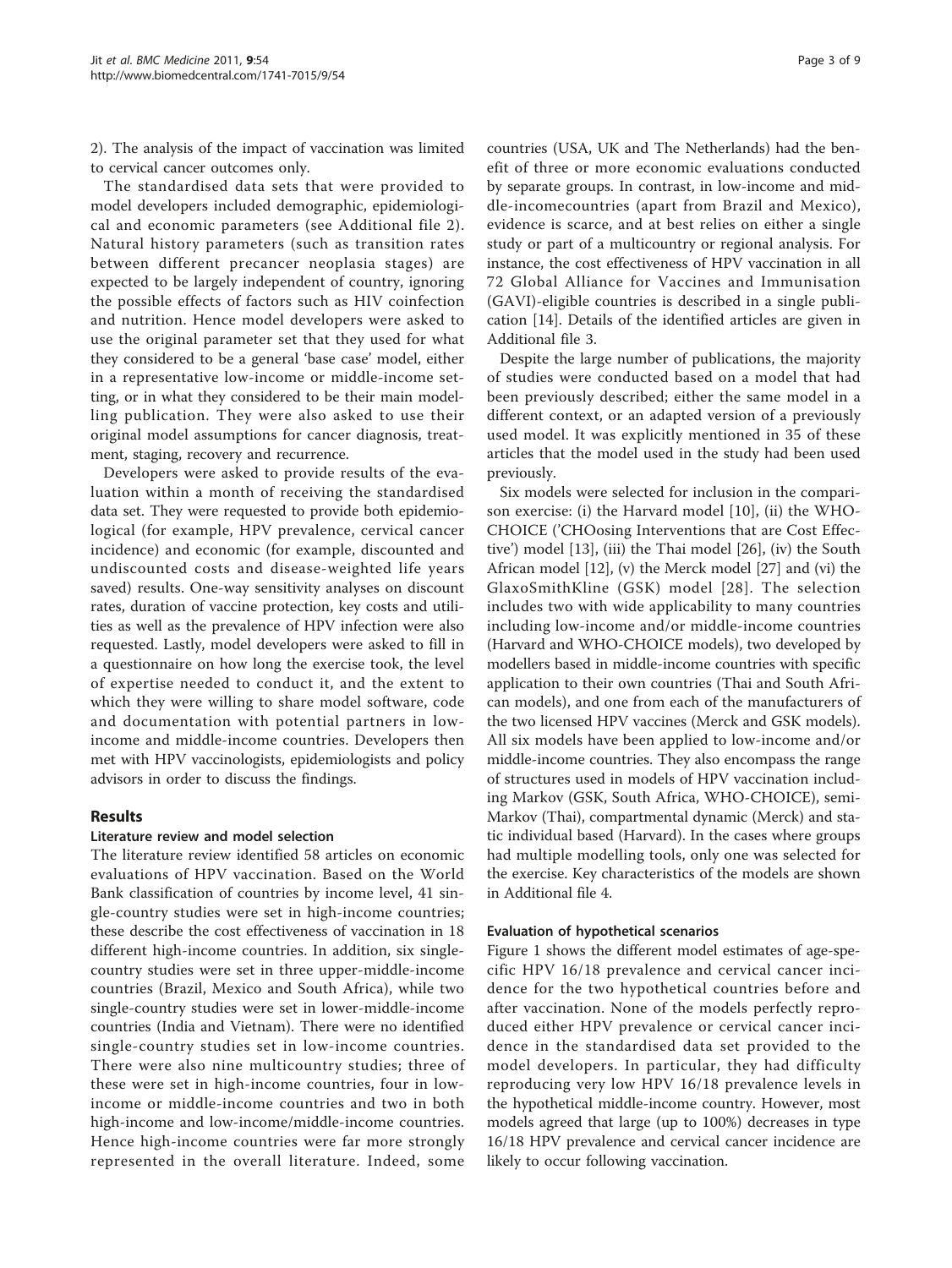<span id="page-3-0"></span>

The relationship between HPV prevalence and cervical cancer incidence in a model depends on its representation of the natural history of cervical disease. Developers used different approaches to adapt their models to different outcomes. The South African model used HPV prevalence data as a direct input. The GSK and Merck models adjusted the force of HPV infection in order to fit to cervical cancer data. Since natural history

parameters were kept constant, this sometimes led to a worse fit to HPV prevalence data. The Thai model grouped all (vaccine and non-vaccine type) HPV-related outcomes, and assumed that 70% of cervical cancer cases were the result of HPV 16/18 infection to fit to data. For the Harvard model, developers selected the profile from an existing suite of prefitted models that best fit the data. This resulted in a fit that was less good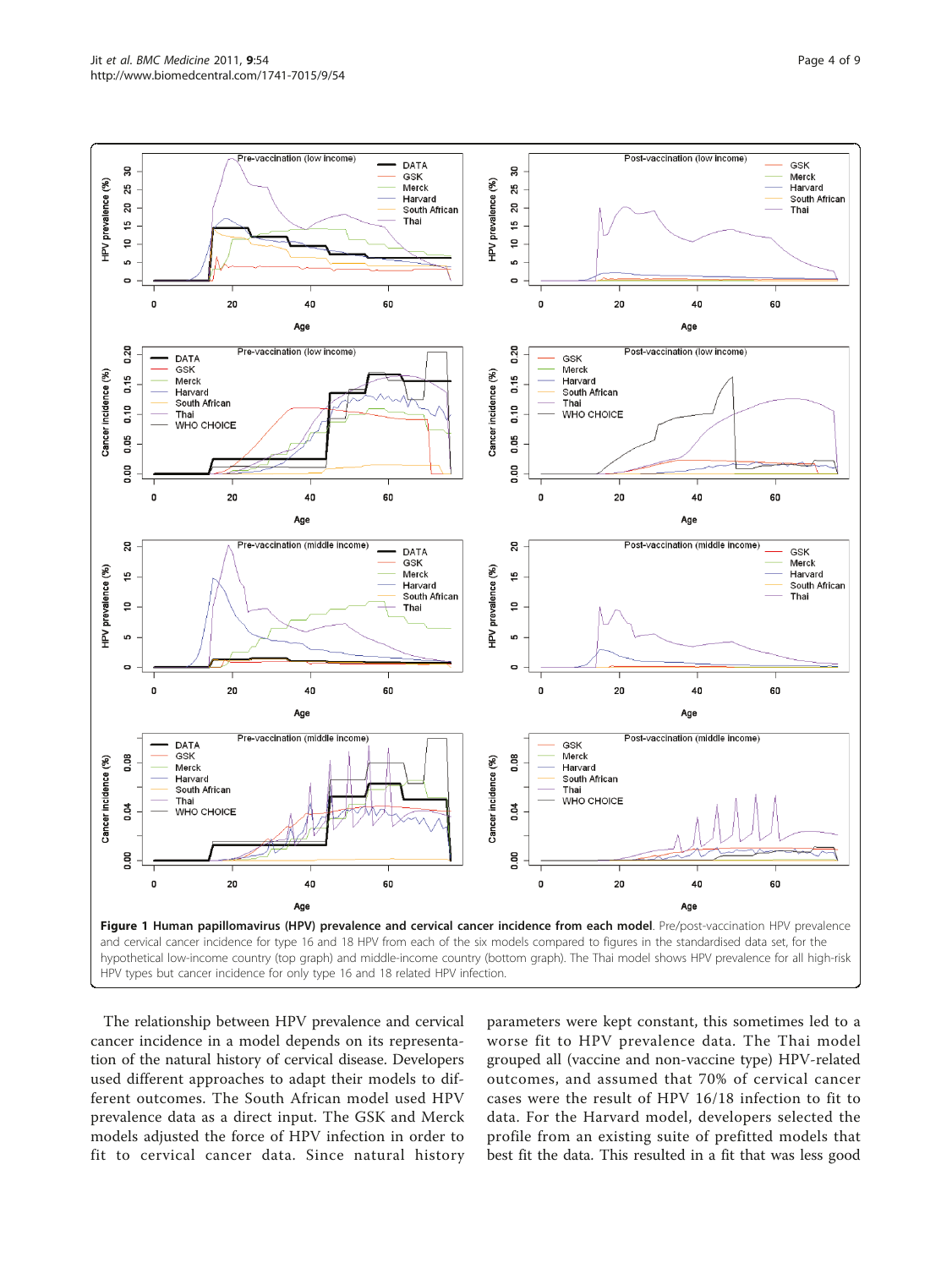than if the model had been independently fitted. The WHO-CHOICE model used cervical cancer incidence data as a direct input into the model, but adjusted this using a regional specific estimate of the proportion of cancer cases caused by HPV 16/18, then applied preexisting vaccine efficacy estimates.

Figure 2 shows model estimates of the incremental costs, utilities and cost-effectiveness ratios of vaccination for both settings. Most models predicted the ratio to be around US\$1,000 to US\$2,000 per disease-weighted life year gained for both countries. However, the South African model indicated lower incremental cost-effectiveness ratios than the others, while the Thai model indicated higher incremental cost-effectiveness ratios for the hypothetical low-income country. The most influential factors affecting cost effectiveness across all models were the rate of discounting, duration of vaccine protection, vaccine price and HPV prevalence. These parameters have also been found to be influential in reviews of HPV models in high-income countries [[21,22\]](#page-8-0).

![](_page_4_Figure_5.jpeg)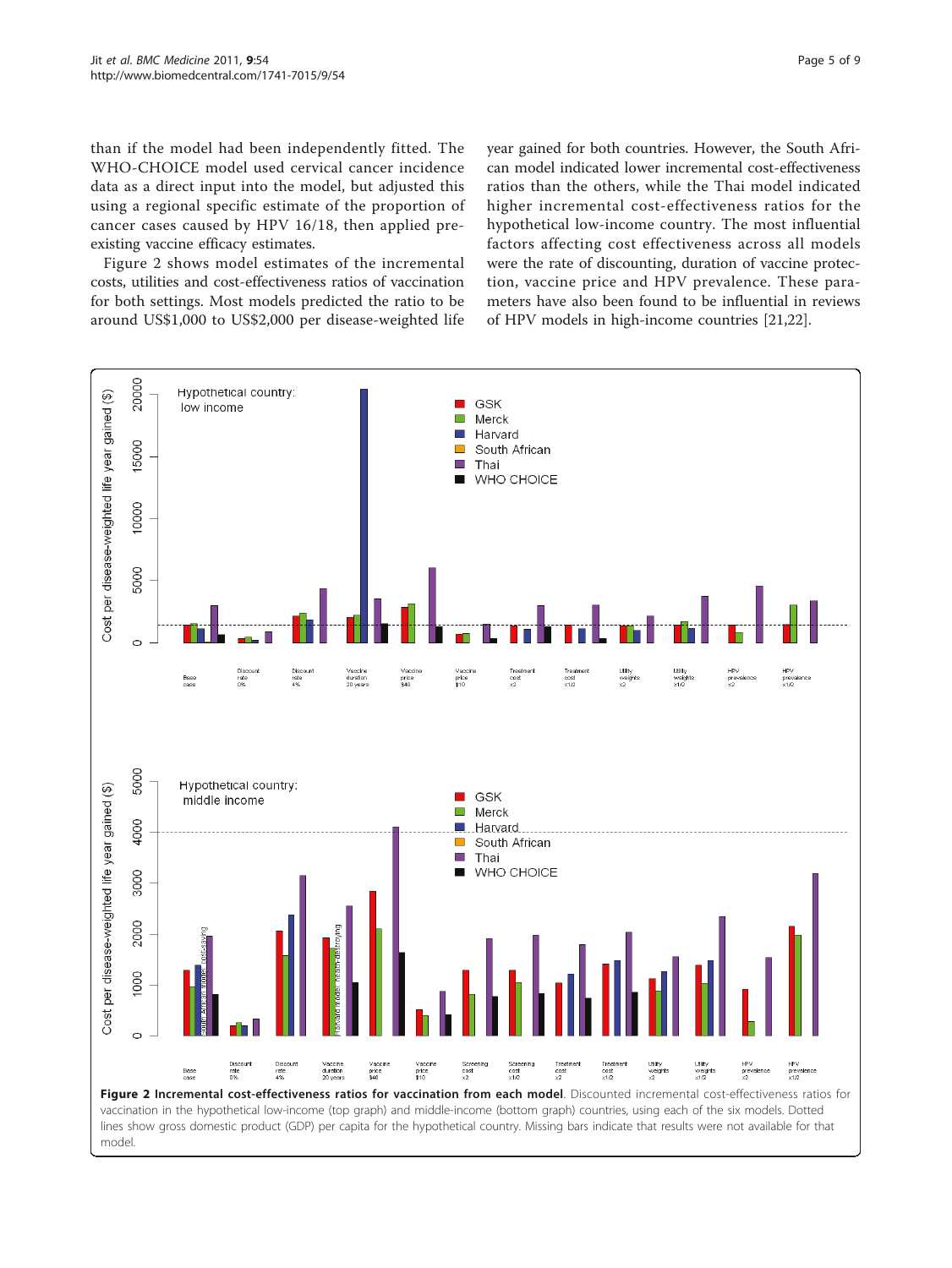Key issues for low-income and middle-income countries

The model comparison exercise and subsequent discussions highlighted a number of key issues that affect model-based analyses based in low-income or middleincome settings.

## Demographic change

The absolute incidence of cervical cancer predicted by many of the models for the hypothetical low-income country exceeds that of most of the low-income countries in the world, even though the age-dependent incidence of cervical cancer in the hypothetical data set is typical of many of these countries. The main reason is because the population structure of low-income countries is not currently in equilibrium since the number of births far exceeds the number of deaths each year. For instance, prevaccination cancer incidence predicted by many of the models for the hypothetical low-income country is higher than that of most low-income African countries. An open population model may be able to capture the current population structure and its likely changes in the future. However, a closed population model (such as a cohort model) may predict a higher absolute incidence of cancer compared to an open model since the cohort will be larger than older cohorts currently observed. Both kinds of models may predict a higher absolute incidence of cancer than current statistics indicate, and hence overestimate the cost effectiveness of vaccination.

## Data resolution

HPV-related outcome data for many low-income and middle-income countries are poor, and often highly aggregated. For example, cervical cancer incidence available from the WHO/Institut Català d'Oncologia Information Centre on HPV and Cervical Cancer [[29](#page-8-0)] is stratified into the age groups 0-14, 15-44, 45-54, 55-64 and ≥65 years. Models with very simple natural history representations may thus predict that 15-year-old women have the same cancer incidence as 44-year-old women, hence overestimating the projected incidence of cancer in younger women due to the large size of the 15-44-year-old age band. Overestimating the proportion of cancers occurring in younger women may cause the cost effectiveness of vaccination prior to sexual debut to be overestimated (since more life years are lost by cancer occurring at a young age). However, it may cause the cost effectiveness of vaccination of older women to be underestimated (because vaccination is assumed to occur too late to protect many of these women). More sophisticated models may be able to capture the time lag between the peak incidence of HPV infection and of cervical cancer by using progression rates based on model fits to countries with more data, and hence

correctly predict that cervical cancer incidence is higher in adults than in adolescents.

## Access to treatment

HPV vaccination models in high-income countries generally assume that all women with diagnosed cancer receive treatment. This assumption may not be accurate in many low-income and middle-income countries. Lower access to treatment will increase both the net cost of vaccination (because fewer health care savings are made by reducing HPV-related outcomes), and the net benefit of vaccination (because more utilities are lost for each cancer case). This could affect the incremental cost-effectiveness ratio in either direction. For instance, the WHO-CHOICE model estimated that reducing treatment coverage in the hypothetical low-income country from 100% to 20% would decrease the incremental cost-effectiveness ratio of HPV vaccination from US\$647 to US\$507 per disease-weighted life year gained.

## Accessibility of models

Table [1](#page-6-0) summarises the accessibility of the models used in the exercise in terms of their complexity and availability to new users. Models containing a user interface were generally more available to new users; developers of more complex models were more reluctant to publicly release their models without the opportunity to train new users.

## **Discussion**

Six models were used to evaluate the cost effectiveness of HPV vaccination of adolescent girls in two hypothetical scenarios typical of a low-income and middle-income country. Despite differences in model type, structure, assumptions and complexity, the models reached conclusions that were qualitatively similar about the cost effectiveness of vaccination, although they displayed diverse quantitative features particularly in sensitivity analyses.

The data sets given to model developers were hypothetical and not meant to inform decision making for any actual country. Furthermore, a number of simplifications were made to the exercise. For example, the exercise focused on the most important proven benefit of HPV vaccination, that is, the prevention of cervical cancer and its precursor lesions due to HPV type 16 and 18 infection. Protection against other endpoints (including genital warts, non-cervical HPV-linked cancers and crossprotection against non-vaccine type infection) were not considered. In a real-world setting, these endpoints may provide substantial additional benefits to vaccination. Also, model developers were given a month to conduct the exercise, following receipt of the standardised data set. They were asked to restrict themselves to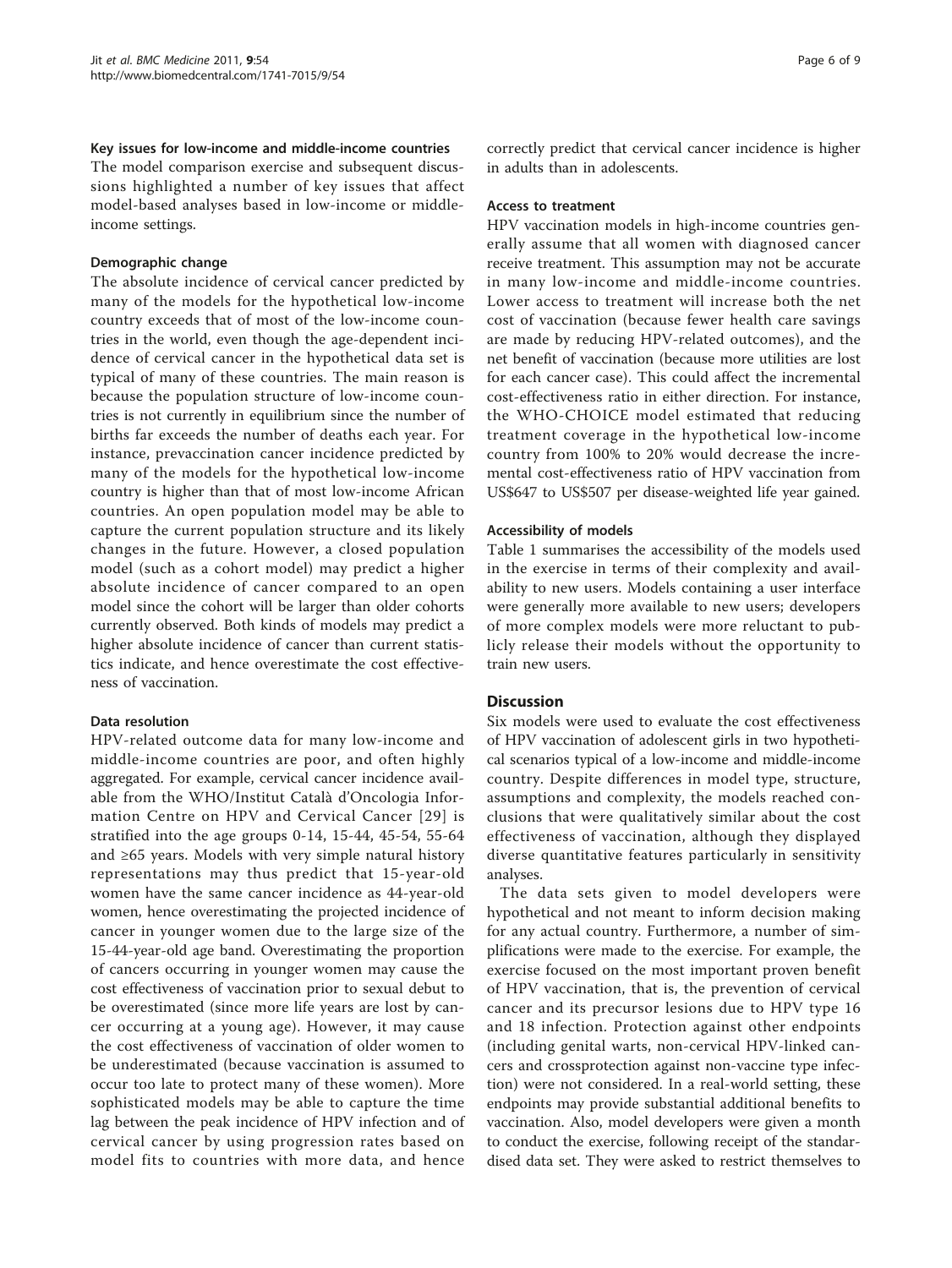<span id="page-6-0"></span>

|                                             | <b>GSK</b> | <b>Harvard</b> | Merck         | South African | Thai             | <b>WHO-CHOICE</b> |
|---------------------------------------------|------------|----------------|---------------|---------------|------------------|-------------------|
| Complexity of evaluation for this exercise: |            |                |               |               |                  |                   |
| System used                                 | Desktop PC | Linux cluster  | Desktop PC    | Desktop PC    | Desktop PC       | Desktop PC        |
| Coding platform                             | Excel      | $C++$          | Mathematica   | TreeAge       | <b>Fxcel VBA</b> | Excel VBA         |
| Time taken (person h)                       | 30         | 15             | 20            | 12            | 25               | 32                |
| Availability to new users:                  |            |                |               |               |                  |                   |
| Source code                                 | Χ          |                |               |               |                  | X                 |
| Front end                                   | X          |                | X (web based) |               | X                | X                 |
| Documentation                               | Χ          |                | Χ             |               | Χ                |                   |
| Availability                                |            |                |               | ς             | ำ                |                   |

Accessibility of the models in terms of their complexity (based on the evaluation conducted for this exercise) and availability to new users. Availability of the model to new users is rated according to the following: (1) freely available for anyone to use, (2) may be available as part of collaboration under supervision by developers, (3) may be available to apply to new settings provided the evaluation is conducted by developers.

WHO-CHOICE = World Health Organization 'CHOosing Interventions that are Cost Effective' model; VBA = visual basic application.

a single model, even though some groups had several models that they could deploy, often in order to crossvalidate results. This simulates a typical real-world situation in low-income and middle-income countries, where there may be constraints on the time and resources available to conduct an economic evaluation. The limited time to conduct the exercise required other trade offs of the investigators. For example, they were asked not to alter their existing natural history parameters to better fit outcome data provided, which may account for the variation in model predictions of HPV prevalence and cervical cancer incidence, as well as the difficulty some models had in accurately reproducing both outcomes in the same model. Also, only one-way sensitivity analysis was performed. In practice, investigators may typically conduct multidirectional, probabilistic and scenario sensitivity analyses to capture uncertainty in HPV natural history and epidemiology.

Only a subset of available HPV models was evaluated. The models selected were some of those perceived to be potentially useful for deployment in low-income and middle-income settings; however, this does not imply that other available models (either from the same or from other model developers) could not also be used. Also, the type of model to be used will depend on the kind of question that needs to be answered. For example, a dynamic model would be needed to investigate the impact of herd immunity, and the incremental benefit of interventions that rely on this effect, such as catch-up campaigns. However, the input and computational power needed for such a model may not be available in all settings.

While unrealistic for directly informing policy, the results of this exercise are useful for identifying features of models and model comparisons that are useful to policymakers wishing to commission cost-effectiveness evaluations. The results of the exercise suggest that even when using a standardised data set, there are important differences between

model predictions, although broad qualitative features are common to most model results. This finding highlights the importance of not relying on a single model type or set of modelling assumptions for decision making. If independent models using different structures and assumptions reach similar qualitative results (such as HPV vaccination being cost effective under a particular threshold) there may be greater confidence in the robustness of such conclusions. This is particularly the case for low-income and middleincome countries that are limited by lack of input data, and hence may have to make assumptions where data are not available.

Specific recommendations for model developers and policy makers are listed in the Appendix.

## Conclusions

Evidence about the cost effectiveness of HPV vaccination in low-income and middle-income countries is scarce. Policymakers in these countries often do not have the benefit of using results from an array of costeffectiveness studies conducted in their country, unlike their counterparts in countries such as the USA, UK and The Netherlands. Furthermore, they often lack the technical capacity to use such models and interpret their results. However, the response to this exercise demonstrates that modelling groups are prepared to share their models and expertise to work with stakeholders in low-income and middle-income countries. This exercise and its findings should improve knowledge about the range of models available as well as many of the features to consider when using them.

#### Appendix

## Recommendations

## For model developers

(1) Model developers evaluating vaccination in lowincome and/or middle-income countries should ideally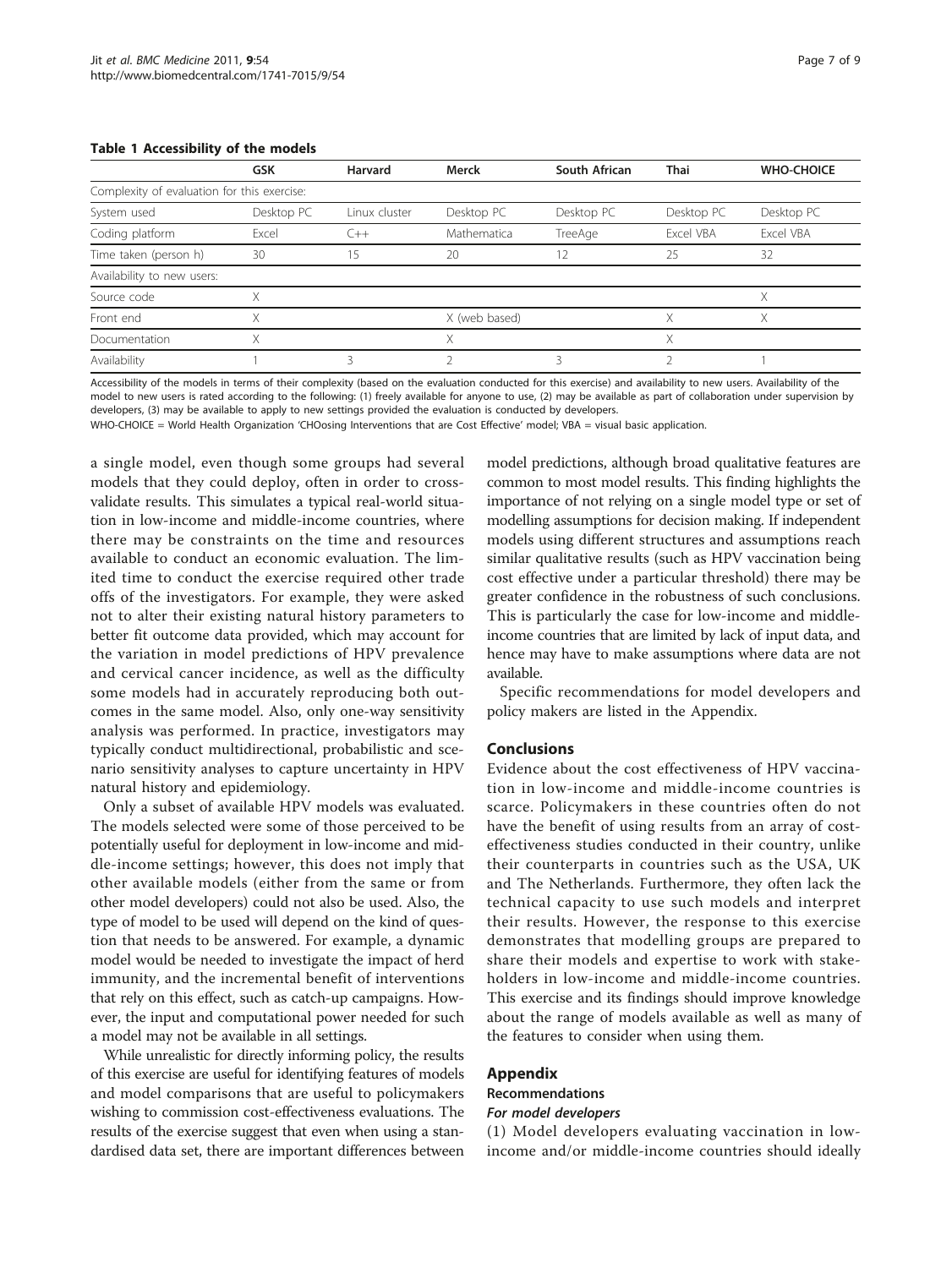<span id="page-7-0"></span>account for (or, at a minimum, discuss) the possible effects of demographic change, low data resolution and poor access to cancer treatment where relevant.

(2) Models with a range of types, structures, assumptions and complexity may give broadly similar results about the cost effectiveness of routinely vaccinating girls in early adolescence, although they may not all be able to perfectly fit prevaccination outcome data.

### For decision makers

(1) The models evaluated here appear to be suitable for evaluating the cost effectiveness of routinely vaccinating girls in early adolescence.

(2) Decision making should ideally be informed by several different models; agreement among models gives greater confidence in the robustness of conclusions.

(3) Model developers are prepared to share their models and expertise, and hence could be approached by decision makers in low-income and middle-income countries wishing to evaluate vaccination options.

## Additional material

[Additional file 1: L](http://www.biomedcentral.com/content/supplementary/1741-7015-9-54-S1.DOC)iterature review search strategy. Search strategy used for the literature review of economic evaluations of human papillomavirus (HPV) vaccination.

[Additional file 2: S](http://www.biomedcentral.com/content/supplementary/1741-7015-9-54-S2.DOCX)tandardised data set and data sources used to inform it. Details on the standardised data sets for the hypothetical lowincome and middle-income countries, as well as the data sources used to inform it.

[Additional file 3: A](http://www.biomedcentral.com/content/supplementary/1741-7015-9-54-S3.XLS)rticles on economic evaluations of human papillomavirus (HPV) vaccination. Articles identified as economic evaluations of HPV vaccination during the literature search published before February 2010.

[Additional file 4: K](http://www.biomedcentral.com/content/supplementary/1741-7015-9-54-S4.DOC)ey characteristics of the models involved in the exercise. Details on the provenance, type, structure, parameters, capabilities and outcomes presented of the models involved in the exercise.

#### Acknowledgements

We would like to thank Erik Dasbach, Jesse Ortendahl, Baudouin Standaert and Yot Teerawattananon for help in running the models in this exercise; Fabienne Teunissen for her help with the literature review; and Johannes Berkhof, Marie-Claude Boily, Marc Brisson, Linda Eckert, Diane Harper, Suzanne Garland, Geoff Garnett, Joachim Hombach, Scott LaMontagne, Lauri Markowitz, Raul Murillo Moreno, Maarten Postma, John Schiller, Susan Wang and Nicolas Van de Velde for many helpful comments made during the WHO Consultation on the Assessment of Cost-Effectiveness Tools to Support Introduction Decisions for HPV Vaccines in Low and Middle Income Countries on 8-9 July 2010 in Montreal, Canada. This study was funded by the World Health Organization.

#### Author details

<sup>1</sup>Modelling and Economics Unit, Health Protection Agency, 61 Colindale Avenue, London NW9 5EQ, UK. <sup>2</sup>Health Economics, GlaxoSmithKline Biologicals, Avenue Fleming 20 B-1300, Wavre, Belgium. <sup>3</sup>Health Economic Statistics, Biostatistics and Research Decision Sciences, Merck Research Laboratories, Merck & Co., Inc., UG1C-60, PO Box 1000, North Wales, PA 19454-1099, USA. <sup>4</sup>Medical Technology Assessment Sector, Ministry of Health, Ben Tbai 2, San Simone, Jerusalem, Israel. <sup>5</sup>Harvard School of Public Health, Department of Health Policy and Management, Center for Health

Decision Science, Boston, MA, USA. <sup>6</sup> Health Intervention and Technology Assessment Program (HITAP), Ministry of Public Health, Tiwanon Road, Nonthaburi 11000, Thailand. <sup>7</sup> Health Economics Unit, School of Public Health & Family Medicine, University of Cape Town, Anzio Road, Observatory 7925, Cape Town, South Africa. <sup>8</sup>Initiative for Vaccine Research, World Health Organization, 20 Avenue Appia, 1211 Geneva, Switzerland.

#### Authors' contributions

RH conceived the study. MJ and RH conducted the literature review and constructed the standardised data sets. ND, EE, GG, JK, NP and ES used the data sets as input into their own models, and analysed the results. MJ integrated the results from different models and drafted the manuscript with input from the other authors. All authors read and approved the final manuscript.

#### Competing interests

ND is an employee of GSK Biologicals, which developed and is currently marketing the HPV vaccine Cervarix®® (Bivalent Human Papillomavirus (Types 16, 18) Recombinant Vaccine). EE is an employee of Merck & Co, Inc. which developed and is currently marketing the HPV vaccine GARDASIL®® (Quadrivalent Human Papillomavirus (Types 6, 11, 16, 18) Recombinant Vaccine). RH is a staff member of the World Health Organization. RH alone is responsible for the views expressed in this publication and they do not necessarily represent the decisions, policy or views of the World Health Organization. All other authors declare that they have no competing interests.

Received: 29 November 2010 Accepted: 12 May 2011 Published: 12 May 2011

#### ReferencesWorld Cancer Report, 2008International Agency for Research on Cancer: World Cancer Report, 2008. Lyon: IARC Press; 2008.

- 2. FUTURE II Study Group: [Quadrivalent vaccine against human](http://www.ncbi.nlm.nih.gov/pubmed/17494925?dopt=Abstract) [papillomavirus to prevent high-grade cervical lesions.](http://www.ncbi.nlm.nih.gov/pubmed/17494925?dopt=Abstract) N Engl J Med 2007, 356:1915-1927.
- 3. Paavonen J, Naud P, Salmeron J, Wheeler CM, Chow SN, Apter D, Kitchener H, Castellsague X, Teixeira JC, Skinner SR, et al: [Efficacy of human](http://www.ncbi.nlm.nih.gov/pubmed/19586656?dopt=Abstract) [papillomavirus \(HPV\)-16/18 AS04-adjuvanted vaccine against cervical](http://www.ncbi.nlm.nih.gov/pubmed/19586656?dopt=Abstract) [infection and precancer caused by oncogenic HPV types \(PATRICIA\):](http://www.ncbi.nlm.nih.gov/pubmed/19586656?dopt=Abstract) [final analysis of a double-blind, randomised study in young women.](http://www.ncbi.nlm.nih.gov/pubmed/19586656?dopt=Abstract) Lancet 2009, 374:301-314.
- 4. Munoz N, Bosch FX, de Sanjose S, Herrero R, Castellsague X, Shah KV, Snijders PJ, Meijer CJ: [Epidemiologic classification of human](http://www.ncbi.nlm.nih.gov/pubmed/12571259?dopt=Abstract) [papillomavirus types associated with cervical cancer.](http://www.ncbi.nlm.nih.gov/pubmed/12571259?dopt=Abstract) N Engl J Med 2003, 348:518-527.
- 5. Adams M, Jasani B, Fiander A: [Prophylactic HPV vaccination for women](http://www.ncbi.nlm.nih.gov/pubmed/19200838?dopt=Abstract) [over 18 years of age.](http://www.ncbi.nlm.nih.gov/pubmed/19200838?dopt=Abstract) Vaccine 2009, 27:3391-3394.
- 6. World Health Organization: Vaccine Introduction Guidelines. Adding a Vaccine to a National Immunization Programme: Decision and Implementation. Geneva: World Health Organization; 2005.
- 7. World Health Organization: [Human papillomavirus vaccines. WHO](http://www.ncbi.nlm.nih.gov/pubmed/19360985?dopt=Abstract) [position paper.](http://www.ncbi.nlm.nih.gov/pubmed/19360985?dopt=Abstract) Wkly Epidemiol Rec 2009, 84:118-131.
- 8. Beutels P, Jit M: [A brief history of economic evaluation for human](http://www.ncbi.nlm.nih.gov/pubmed/20719227?dopt=Abstract) [papillomavirus vaccination policy.](http://www.ncbi.nlm.nih.gov/pubmed/20719227?dopt=Abstract) Sex Health 2010, 7:352-358.
- 9. Markowitz LE, Dunne EF, Saraiya M, Lawson HW, Chesson H, Unger ER: [Quadrivalent Human Papillomavirus Vaccine: Recommendations of the](http://www.ncbi.nlm.nih.gov/pubmed/18046302?dopt=Abstract) [Advisory Committee on Immunization Practices \(ACIP\).](http://www.ncbi.nlm.nih.gov/pubmed/18046302?dopt=Abstract) MMWR Recomm Rep 2007, 56:1-24.
- 10. Goldie SJ, Kim JJ, Kobus K, Goldhaber-Fiebert JD, Salomon J, O'shea MK, Xavier BF, de Sanjose S, Franco EL: [Cost-effectiveness of HPV 16, 18](http://www.ncbi.nlm.nih.gov/pubmed/17606315?dopt=Abstract) [vaccination in Brazil.](http://www.ncbi.nlm.nih.gov/pubmed/17606315?dopt=Abstract) Vaccine 2007, 25:6257-6270.
- 11. Kim JJ, Andres-Beck B, Goldie SJ: [The value of including boys in an HPV](http://www.ncbi.nlm.nih.gov/pubmed/17923869?dopt=Abstract) [vaccination programme: a cost-effectiveness analysis in a low-resource](http://www.ncbi.nlm.nih.gov/pubmed/17923869?dopt=Abstract) [setting.](http://www.ncbi.nlm.nih.gov/pubmed/17923869?dopt=Abstract) Br J Cancer 2007, 97:1322-1328.
- 12. Sinanovic E, Moodley J, Barone MA, Mall S, Cleary S, Harries J: [The potential](http://www.ncbi.nlm.nih.gov/pubmed/19698807?dopt=Abstract) [cost-effectiveness of adding a human papillomavirus vaccine to the](http://www.ncbi.nlm.nih.gov/pubmed/19698807?dopt=Abstract) [cervical cancer screening programme in South Africa.](http://www.ncbi.nlm.nih.gov/pubmed/19698807?dopt=Abstract) Vaccine 2009, 27:6196-6202.
- 13. Ginsberg GM, Edejer TT, Lauer JA, Sepulveda C: [Screening, prevention and](http://www.ncbi.nlm.nih.gov/pubmed/19647813?dopt=Abstract) treatment of cervical cancer – [a global and regional generalized cost](http://www.ncbi.nlm.nih.gov/pubmed/19647813?dopt=Abstract)[effectiveness analysis.](http://www.ncbi.nlm.nih.gov/pubmed/19647813?dopt=Abstract) Vaccine 2009, 27:6060-6079.